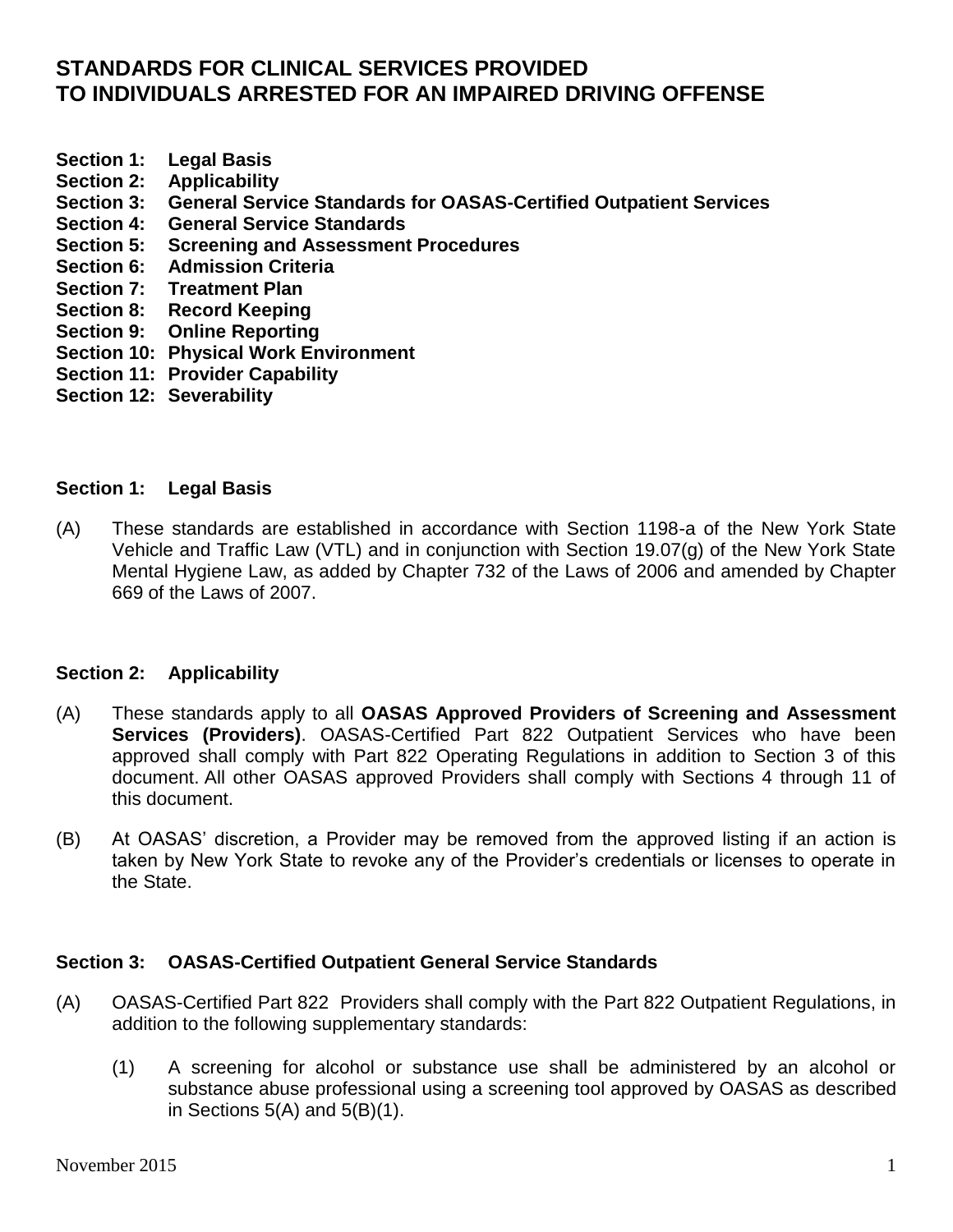- (2) Alcohol and drug screening tests shall be performed in a laboratory licensed pursuant to Section 575 of the Public Health Law as described in Sections 5(B)(2)(a)(i) and 5(E)(1)(a).
- (3) There shall be a review of the Abstract of Driving Record and documentation related to the arrest included in the patient case record.
- (4) There shall be interviews with collateral sources as described in Sections 5(B)(2)(d) and  $5(E)(4)$ .
- (5) An individual shall be discharged from treatment related to an impaired driving offense based on his or her successful *completion of treatment* as described in Section 7(G)(1- 5).
- (6) Online reporting shall be in accordance with Impaired Driver System (IDS) requirements as described in Sections 8(A)(6) and 9(A).

#### **Section 4: General Service Standards**

- (A) OASAS has established minimum standards to guide the provision of services to individuals seeking service in relation to, or as the result of, an impaired driving arrest, including procedures for making appropriate referrals to and from other services, when necessary. These standards will direct OASAS' review and audit of provider performance.
- (B) Clinicians shall:
	- (1) provide impaired driver-specific screening and assessment;
	- (2) promote the achievement and maintenance of recovery from a substance use disorder; and
	- (3) clearly communicate all diagnoses, recommendations and treatment goals to each client.
- (C) In providing treatment, each clinician shall:
	- (1) provide individual counseling that promotes the achievement and maintenance of recovery from chemical dependence and abuse;
	- (2) provide information about mutual assistance groups;
	- (3) develop an individualized treatment/recovery plan in collaboration with the patient that identifies specific treatment goals and interventions designed to address identified problem areas.
- (D) Each clinician shall make arrangements to provide additional services to meet any identified needs of the individual that are not specific to a substance use disorder.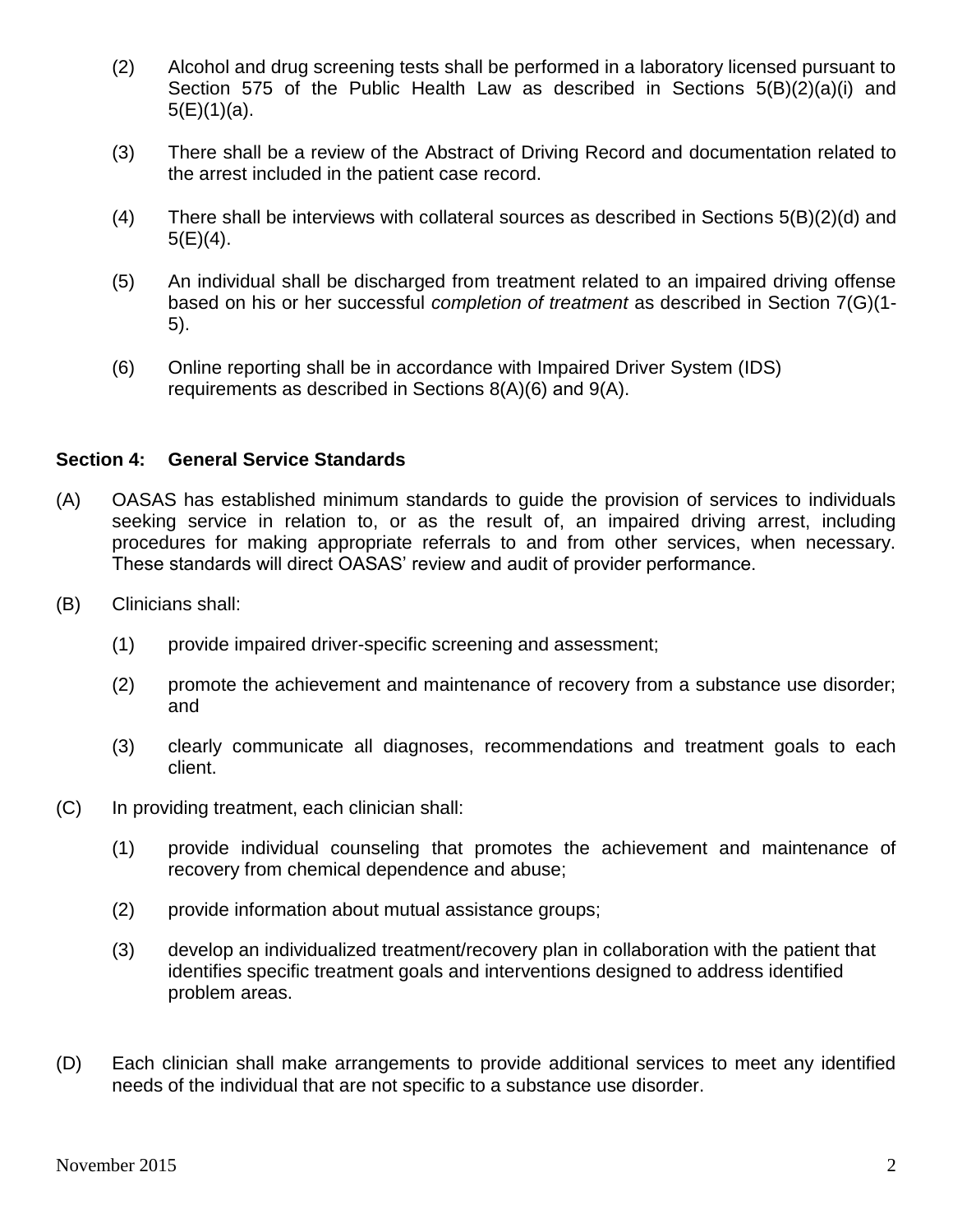# **Section 5: Screening and Assessment Procedures**

- (A) Screening can serve to indicate if an individual is abusing alcohol and/or other drugs and therefore posing a risk to re-offend. The court may order mandatory screening for alcohol or substance use either at the time of arraignment or prior to sentencing when the individual is charged with or convicted of:
	- (1) VTL §1192(1), (2), or (3), and has a BAC of less than .15; or
	- (2) VTL §1192(4); or
	- (3) refusing to submit to a chemical test.
- (B) The screening shall be administered face-to-face, in-person by an alcohol or substance abuse professional using a screening tool approved by OASAS. <sup>1</sup>
	- (1) At a minimum, a screening shall employ an OASAS approved instrument such as the RIA Self Inventory (RIASI), AUDIT Alcohol Screening Test, Michigan Alcohol Screening Test for Alcohol and Drug (MAST/AD), Simple Screening Instrument (SSI), or Drug Abuse Screening Test (DAST).
	- (2) In addition to a standardized screening instrument, Providers shall obtain and utilize the following documentation as part of the screening process. Any exclusions or omissions shall be adequately justified and documented. Administration of a standardized screening instrument shall be augmented by each of the following:
		- (a) an alcohol and drug screening test performed by a laboratory licensed pursuant to Section 575 of the Public Health Law to analyze and report on samples. Such screening test shall:
			- (i) include an initial test for the use of alcohol; specifically, ethanol with Ethyl Glucuronide (EtG) must be included in the initial drug panel with a cutoff point of 10 mg/dL and 500 micrograms per liter, respectively, using a method of analysis that is approved by the FDA or the Department of Health;
			- (ii) if the initial test is not negative or is presumptive positive, include a quantitative test identified for a specific drug that utilizes a method of mass spectrometry or an equivalent scientifically accepted method that provides quantitative data on the detected drug or drug metabolites; and
			- (iii) consider a routine drug panel initially with a more specialized target once a baseline has been established and a specialized substance has been identified.
		- (b) a review of the individual's Abstract of Driving Record;
		- (c) a review of official documentation of the violation, including but not limited to: copy of arrest report, incident report and/or traffic ticket;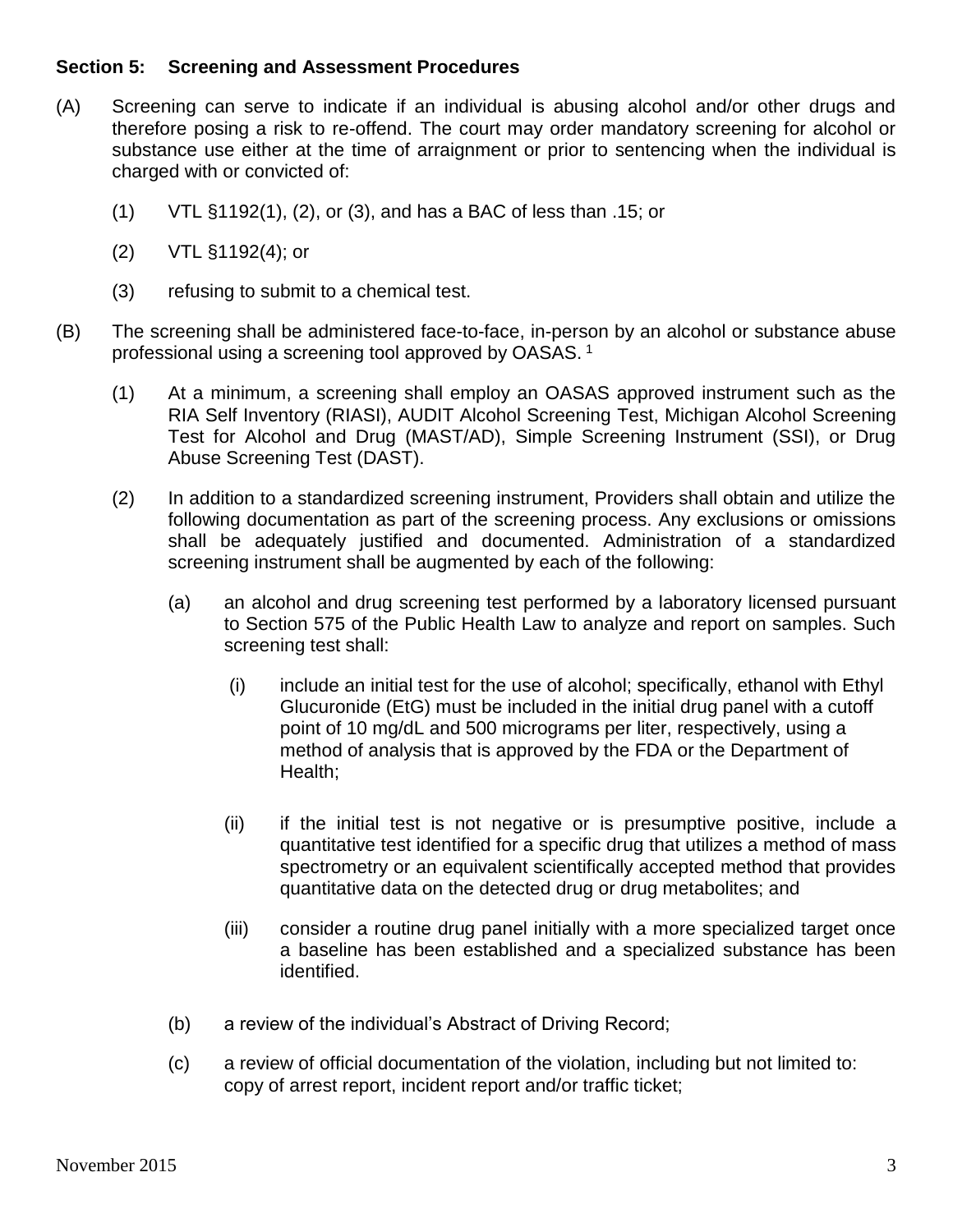- (d) interviews with collateral sources, such as persons or organizations able to provide pertinent information about the individual which is deemed as relevant and appropriate to the formation of an accurate screening determination.,
- (C) Impaired Driver Assessment. The court may order an individual to undergo a formal substance use disorder assessment when:
	- (1) The individual at arraignment is charged with, or prior to sentencing is convicted of a violation of VTL § 1192(1), (2), (3), (4), or (4-a), AND:
		- (a) within the preceding 5 years:
			- (i) has been convicted of any VTL § 1192 violation;
			- (ii) has been convicted of vehicular assault or manslaughter (Penal Law § 120.03/.04 and 125.12/13/14), OR
		- (b) within the preceding 10 years:
			- (i) has any two VTL §1192 convictions; or
			- (ii) has any two vehicular assault or manslaughter convictions; OR
	- (2) The individual at arraignment is charged with, or prior to sentencing is convicted of the following:
		- (a) a violation of VTL § 1192(2) or (3), with a Blood Alcohol Content (BAC) of .15 or more; OR
		- (b) a violation of VTL § 1192(2-a).
- (D) The Impaired Driver Assessment shall include the information necessary to make a determination as to a diagnosis of alcohol-related or substance use-related disorder in accordance with the most recent version of the Diagnostic and Statistical Manual (DSM) or the International Classifications of Diseases (ICD). Such a diagnosis shall also be based, in part, on: clinical interviews with the individual; a review of the individual's abstract of driving record; toxicology testing results; and collateral interviews with significant others, if possible and where/when appropriate.
- (E) Providers shall obtain and utilize the following documentation as part of the Impaired Driver Assessment. Any exclusions or omissions shall be adequately justified and documented. Administration of the Impaired Driver Assessment shall be augmented by each of the following:
	- (1) An alcohol and drug screening test performed by a laboratory licensed pursuant to Section 575 of the Public Health Law to analyze and report on samples and which:
		- (a) includes an initial test for the use of alcohol; specifically, ethanol with Ethyl Glucuronide (EtG) must be included in the initial drug panel with a cutoff point of 10 mg/dL and 500 micrograms per liter, respectively, using a method of analysis that is approved by the FDA or the Department of Health;
		- (b) if the initial test is not negative or is presumptive positive, includes a quantitative test identified for a specific drug that utilizes a method of mass spectrometry or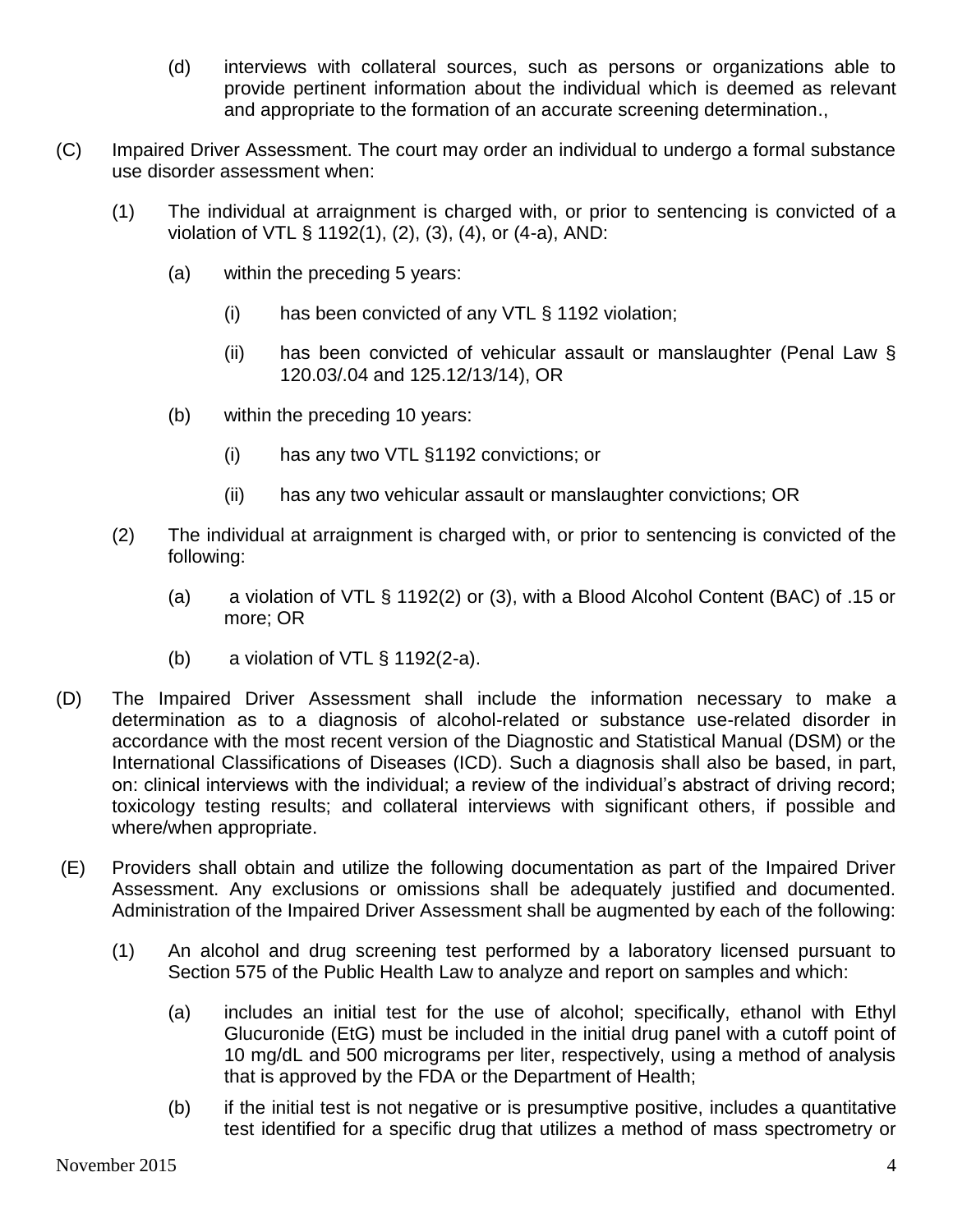an equivalent scientifically accepted method that provides quantitative data on the detected drug or drug metabolites; and

- (c) considers a routine drug panel initially with a more specialized target once a baseline has been established and a specialized substance has been identified.
- (2) a review of the individual's Abstract of Driving Record;
- (3) a review of the official documentation of the violation, including but not limited to: copy of arrest report, incident report and/or traffic ticket; and
- (4) interviews with collateral sources, such as persons or organizations able to provide pertinent information about the individual which is deemed as relevant and appropriate to the formation of an accurate screening determination.
- (F) Once a diagnosis of alcohol-related or substance use-related disorder has been determined, the goal of the Impaired Driver Assessment shall be to obtain that information necessary to develop an individual treatment plan.
- (G) Each Impaired Driver Assessment shall be based on the following protocol:
	- (1) Clinical face-to-face, in-person interviews with the individual, and, if possible and appropriate, collateral interviews with significant others.<sup>1</sup> The psychosocial history of the individual shall include at a minimum, the following elements:
		- (a) Presenting Problem, including a discussion of pertinent and detailed information describing contributing factors, incidents and issues that precipitated assessment.
		- (b) Substance Use History, including: age of onset; duration and frequency of use; administration and patterns of use; precipitators, such as peer pressure, depression or life crisis; increased/decreased tolerance; consequences of use; history of previous attempts to remain abstinent; individual's own perception of substance use including the use of tobacco; self-help involvement; prior treatment history such as detoxification, inpatient rehabilitation or outpatient treatment; the history of use of substances by significant others; and the impact of substance use on significant others.
		- (c) Education and Employment, including: an assessment of literacy skills, highest grade completed, adjustment problems in school and effects of substance use on performance: a review of the individual's work history complete with dates and lengths of employment; reasons why the individual left employment or changed jobs; the individual's aspirations, strengths and challenges; other skills which might have been obtained and the effects of substance use on job performance.
		- (d) Mental Health and Emotional Health, including: lethality; i.e. if individual is a danger to him/herself or others; history of hospitalizations, lengths of stay, suicide attempts, current treatment and psychotropic medication regimen, including name of prescribing physician - current status; emotional health; history of mental abuse or emotional abuse; ability to express emotions; emotional state.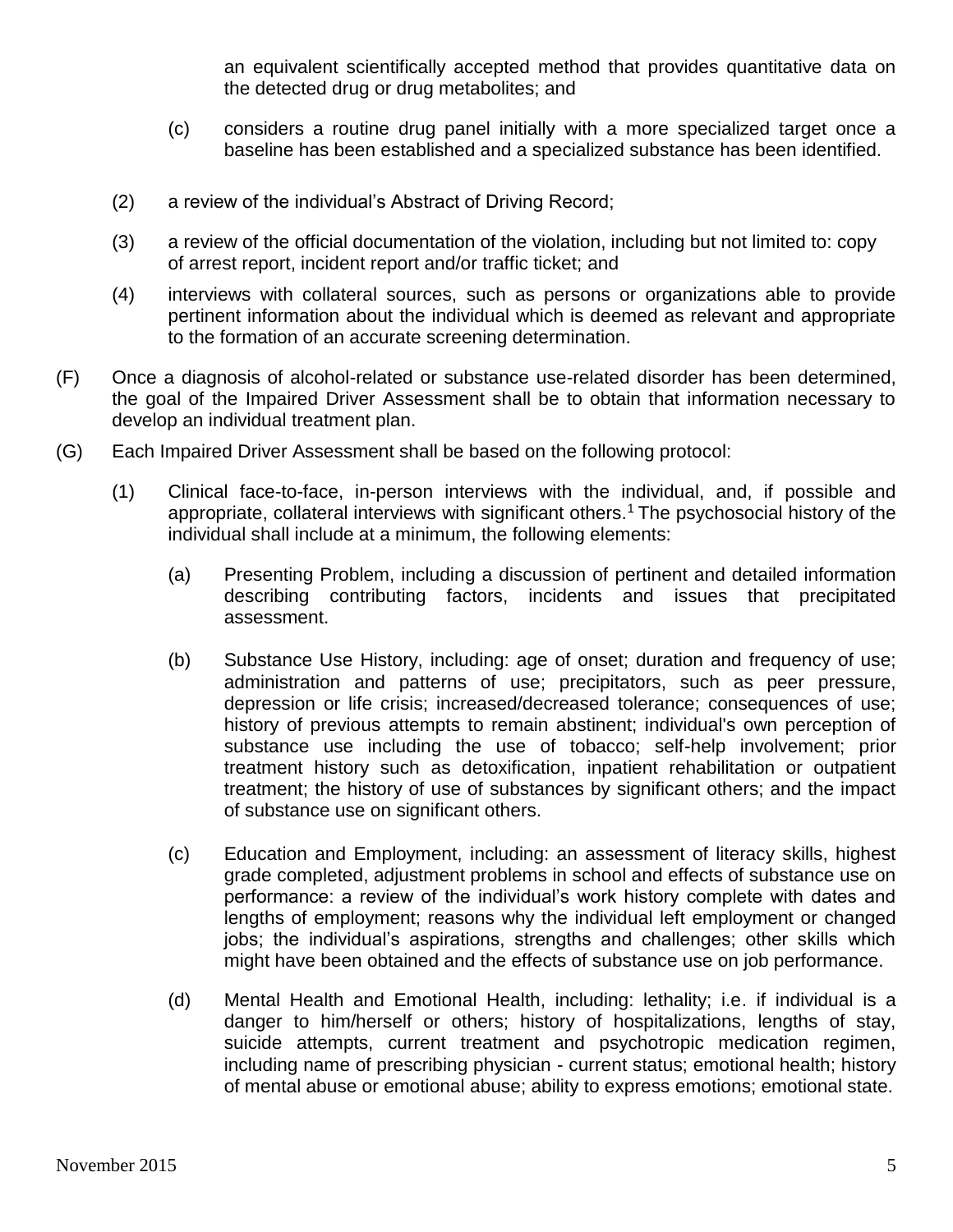- (e) Medical / Health, including: a general statement of physical health and needs; current medications where indicated; date of most recent physical examination and name of physician; results of any alcohol or drug screenings performed and an indication of referral for a complete physical examination if one has not been done in the prior twelve months.
- (f) Family, including: status of relationship with family members, peers and significant others; and history and impact of the use of alcohol and substances on family members, significant others and by peer group.
- (g) Social / Leisure, including all leisure activities, hobbies and interests of past and present; identify primary relationships (personal, professional and family) and address activities which are isolating and do not encourage socialization.
- (h) Legal Involvement, including: arrest history related to substance use and vehicular crimes (NYS DMV Driving Record abstract DS-242.1); arrest record; current and pending legal issues with scheduled court appearances; parole or probation status; precipitators and anticipated cessation of legal proceedings and involvement with the criminal justice system.
- (2) The Impaired Driver Assessment shall also include: findings and conclusions related to each of the elements assessed, a primary diagnosis, diagnostic summary and a dated signature of the Provider responsible for its findings.

 $1$  Except when the organization is federally regulated and a licensed nurse is on site with the impaired driving offender.

# **Section 6: Admission Criteria**

- (A) In order to be admitted for treatment individuals seeking service as the result of an impaired driving arrest or conviction, shall:
	- (1) be diagnosed with a substance use disorder based on the criteria in the most recent version of the DSM or the ICD; and
	- (2) be able to achieve and maintain recovery from a substance use disorder and benefit from treatment.
- (B) If the individual is deemed inappropriate for treatment, a referral to an appropriate level of care shall be made. Justification for any level of care shall be provided in writing to the individual and documented by the treatment provider.
- (C) All individuals shall be informed that admission is on a voluntary basis and that an individual shall be free to discharge him or herself from the service at any time. For individuals under an external mandate, the potential consequences of a discharge prior to the completion of treatment shall be explained but shall not alter the voluntary nature of admission and continued treatment. This provision shall not be construed to preclude or prohibit attempts to persuade an individual to remain in treatment in his or her own best interest.

# **Section 7: Treatment Plan**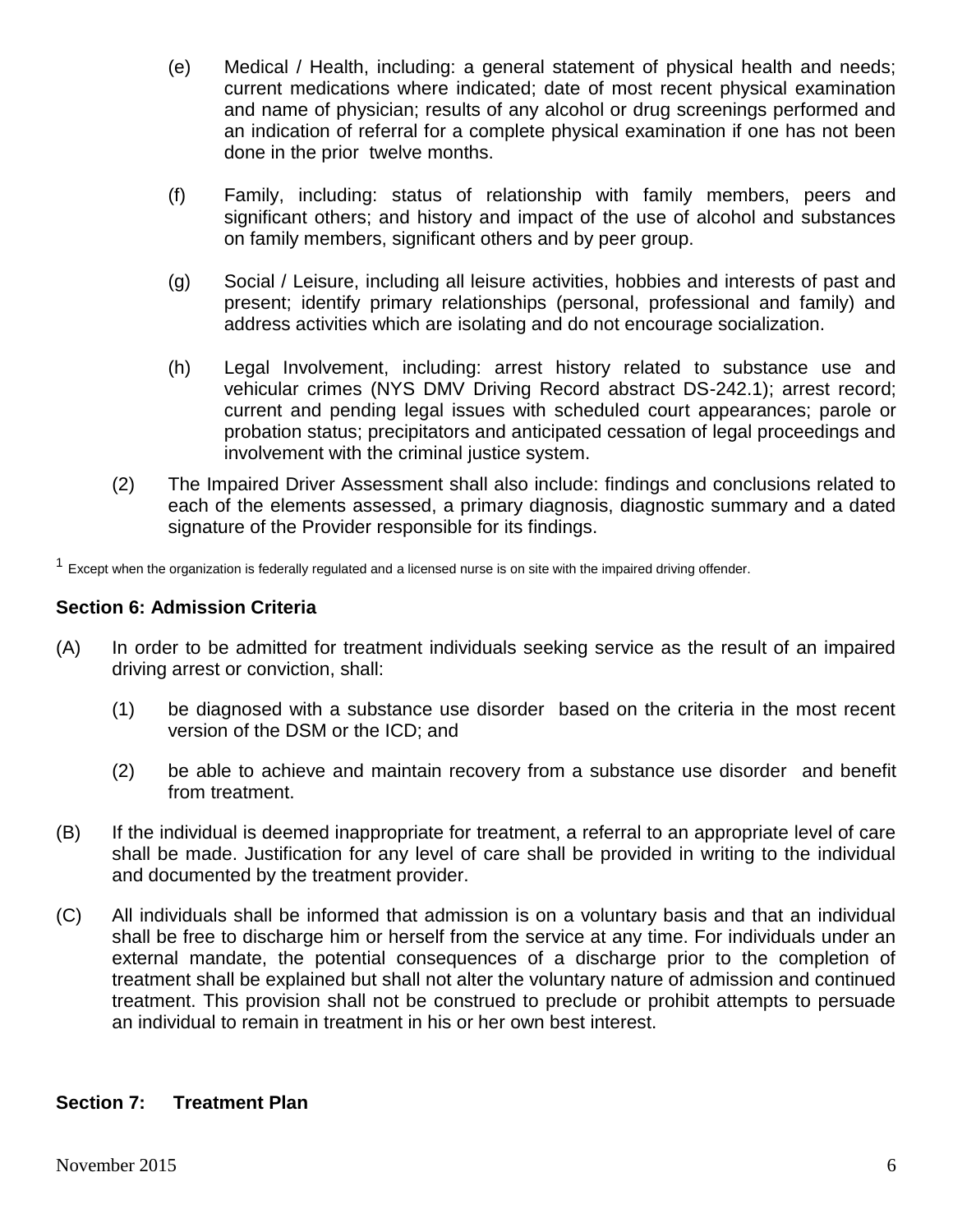- (A) The information necessary to develop an individual treatment plan shall be obtained from the findings and conclusions of the Impaired Driver Assessment. It shall focus primarily on the individual's need for treatment of a substance use disorder. The written treatment plan shall commence upon admission to treatment and be completed within 2 treatment sessions to establish the initial goals, objectives, and interventions most appropriate for the individual at that time. The treatment plan shall be developed in collaboration with the individual, reviewed on a regular basis and updated as necessary throughout the course of treatment.
- (B) For individuals moving directly from the care of one treatment provider to another, the existing treatment plan shall be accepted, providing that all documentation has been reviewed with the individual within 2 treatment sessions to ensure that all information is current and valid.
- (C) The treatment plan shall:
	- (1) specify the treatment goal(s) for each identified problem;
	- (2) detail the specific objectives to be utilized in meeting identified goal(s) during treatment, including the methods to be used in measuring progress;
	- (3) prescribe the interventions used to meet the objectives;
	- (4) bear all appropriate signatures and dates and be maintained in the individual's record.
- (D) Treatment services provided shall be done so in accordance with the treatment plan.
- (E) Reports of any individual who is not responding to treatment, not meeting goals defined in the treatment plan, or is disruptive to the treatment provider's service shall be documented in the individual's record and the treatment plan shall be revised accordingly.
- (F) Progress notes shall be written after every session and shall specify the duration of every visit. Progress notes shall:
	- (1) be written, signed and dated by the clinician providing the service;
	- (2) provide a chronology of the individual's progress related to the goals established in the treatment plan; to include participation and any relevant outcomes of the treatment activity/visit;
	- (3) be sufficient to delineate the course and results of treatment.
- (G) An individual shall be discharged from treatment based on his or her successful *completion of treatment* when:
	- (1) the individual has accomplished the goals and objectives which were identified in the treatment plan and subsequent treatment plan updates;
	- (2) the individual recognizes and verbalizes the multiple effects and varying degrees of impairment by alcohol and other drugs, all of which may affect different aspects of their life including the possibility of reoffending;
	- (3) the individual recognizes and understands how their own avoidance of risky and sensation seeking behaviors and effective changes in their own errors in thinking or beliefs will lower their risk for reoffending;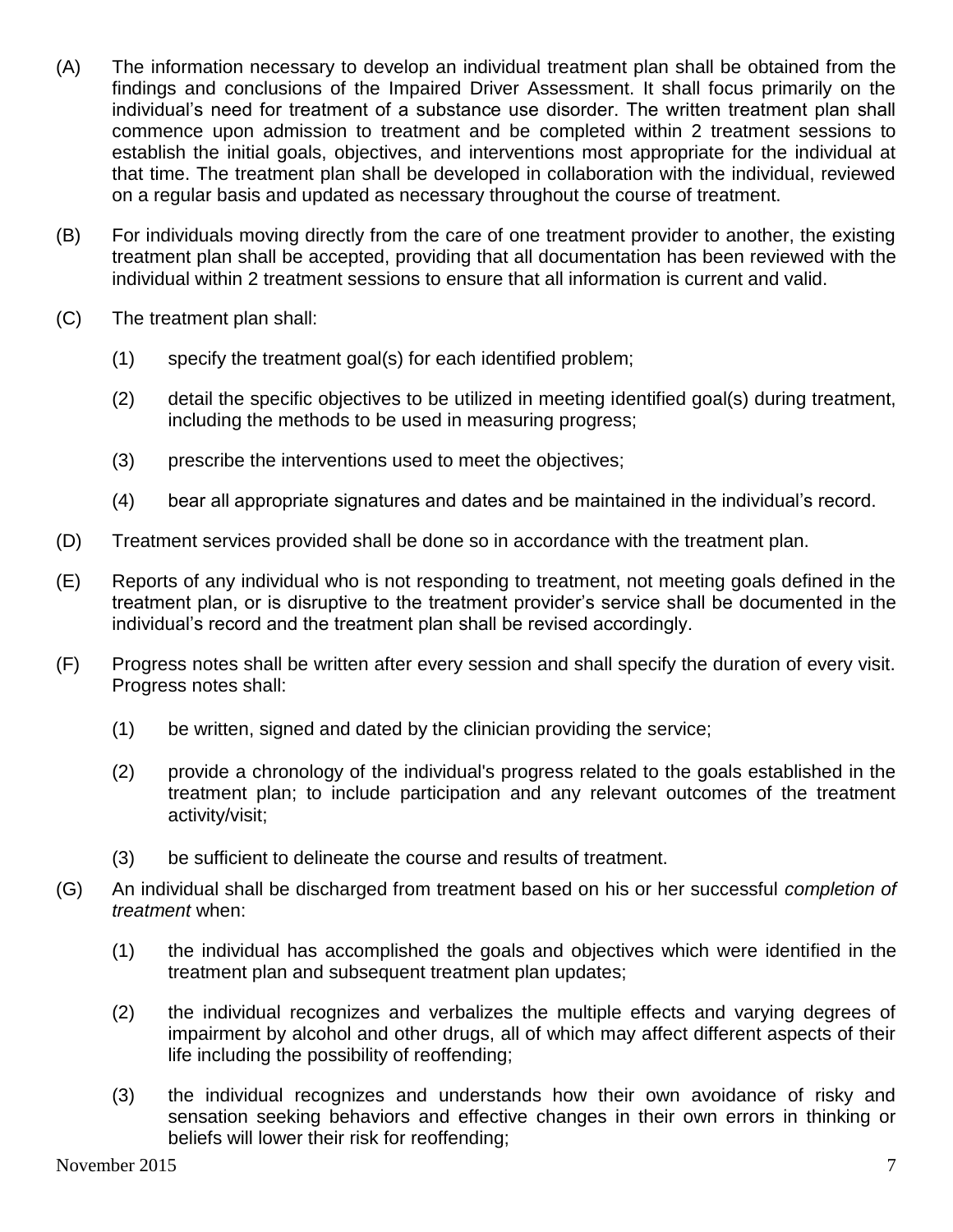- (4) the individual has established and maintained a meaningful period of abstinence throughout the course of treatment, as evidenced by a consistent pattern of negative toxicology results;
- (5) the individual demonstrates through self-disclosure an honest and open internal acceptance of responsibility related to the current impaired driving arrest and articulates that the recent impaired driving arrest is related to a substance use disorder.
- (H) Within 45 days of discharge, a summary which includes the course and results of care, treatment, and discharge status denoting any outstanding issues shall be prepared and included in the individual's record.

# **Section 8: Record Keeping**

- (A) Providers shall maintain separate records for each individual who is admitted and provided services. At a minimum, documentation shall include:
	- (1) the source of referral;
	- (2) documentation of the Impaired Driver Assessment;
	- (3) results of any toxicology, breath testing, and any other bio-chemical testing performed;
	- (4) documentation of collateral contacts, such as the individual's family and/or significant other(s);
	- (5) progress notes;
	- (6) a signed and dated IDS-specific consent form, **as well as** any other consent needed to authorize the release of additional information. Records maintained by the approved Provider are confidential and may only be disclosed in conformity with federal regulations governing the confidentiality of alcohol and drug abuse patient records as set forth in 42 *Code of Federal Regulations* Part 2 and other applicable law.
- (B) In cases where treatment is provided, the following shall be included in the individual record:
	- (1) the individual treatment plan, as well as all reviews and updates;
	- (2) documentation of recommendations, referrals and services provided for the individual's general health or for other special needs, including coordination with other agencies, as included in the individual treatment plan, and notes on the individual's progress with such other agencies, as well as other incoming and outgoing correspondence about the individual;
	- (3) a completed discharge summary, including the circumstances of the discharge.
- (C) A designated area shall be made available for locked storage and maintenance of individual records. The location, design and equipment shall be appropriate to secure records from traffic, theft and unauthorized access as well as from damage by fire or water. Individual records shall be retained for six years after the date of discharge or last contact.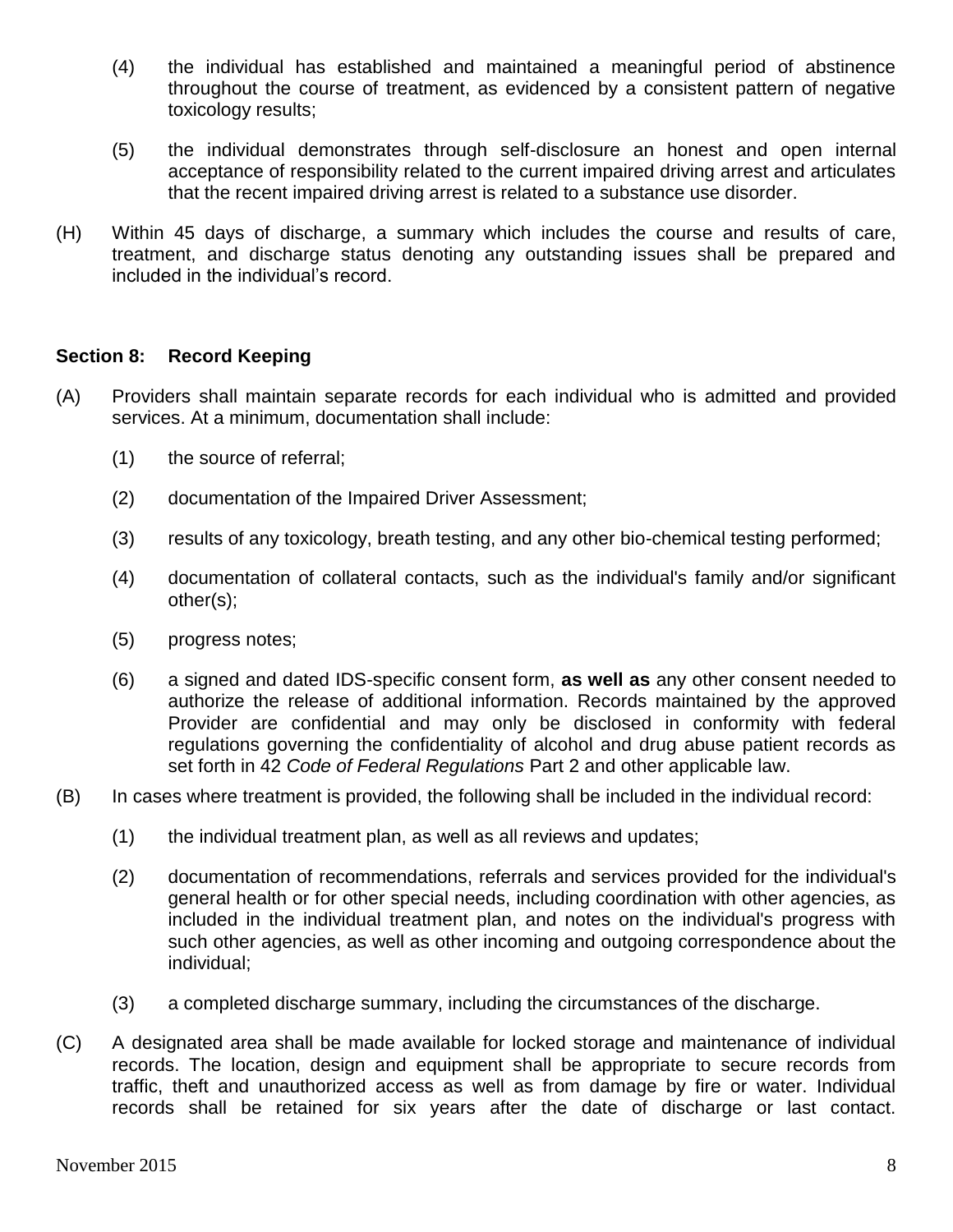# **Section 9: Online Reporting**

(A) Providers shall comply with the requirements of the Impaired Driver System (IDS), entering data into the IDS within three business days of each event to assure timely documentation of services and accurate tracking of the individual in accordance with all IDS requirements.

# **Section 10: Physical Work Environment**

(A) Space shall be made available in areas which afford privacy and serve to promote and maintain the delivery of counseling and other therapeutic services in an interruption-free and professional setting. All rooms used shall, either with or without the use of sound generating devices, prevent voice transmission outside of the room.

# **Section 11: Provider Capability Standards**

- (A) Providers shall adhere to the following OASAS Approved Provider Capability Standards, as developed by OASAS, at all times. Providers who do not maintain compliance with the DWI Provider Capability Standards, shall, at OASAS discretion, be placed on probation, suspended or removed from the OASAS Approved Provider List.
- (B) In order to maintain compliance with the OASAS Approved Provider Capability Standards, OASAS approved Providers shall:
	- (1) conduct clinical screening, assessment, and treatment in accordance with the Standards for Clinical Services Provided to Individuals Arrested for an Impaired Driving Offense;
	- (2) respond to all written communication from OASAS within 30 days;
	- (3) refrain from engaging, or having involvement, in misconduct, as defined below:
		- (a) practicing fraudulently, with gross incompetence, with gross negligence on a particular occasion or negligence or incompetence on more than one occasion or otherwise acting contrary to the interests of the individual served;
		- (b) practicing while under the influence of alcohol and/or other psychoactive substances;
		- (c) violating any term or condition or limitation imposed on the Provider by OASAS or the NYS Education Department;
		- (d) refusing to provide services or make an appropriate referral to individuals because of such person's race, religious/spiritual beliefs, ethnicity, gender, age, disability, national origin, sexual orientation, socioeconomic status, criminal history or any other basis proscribed by law;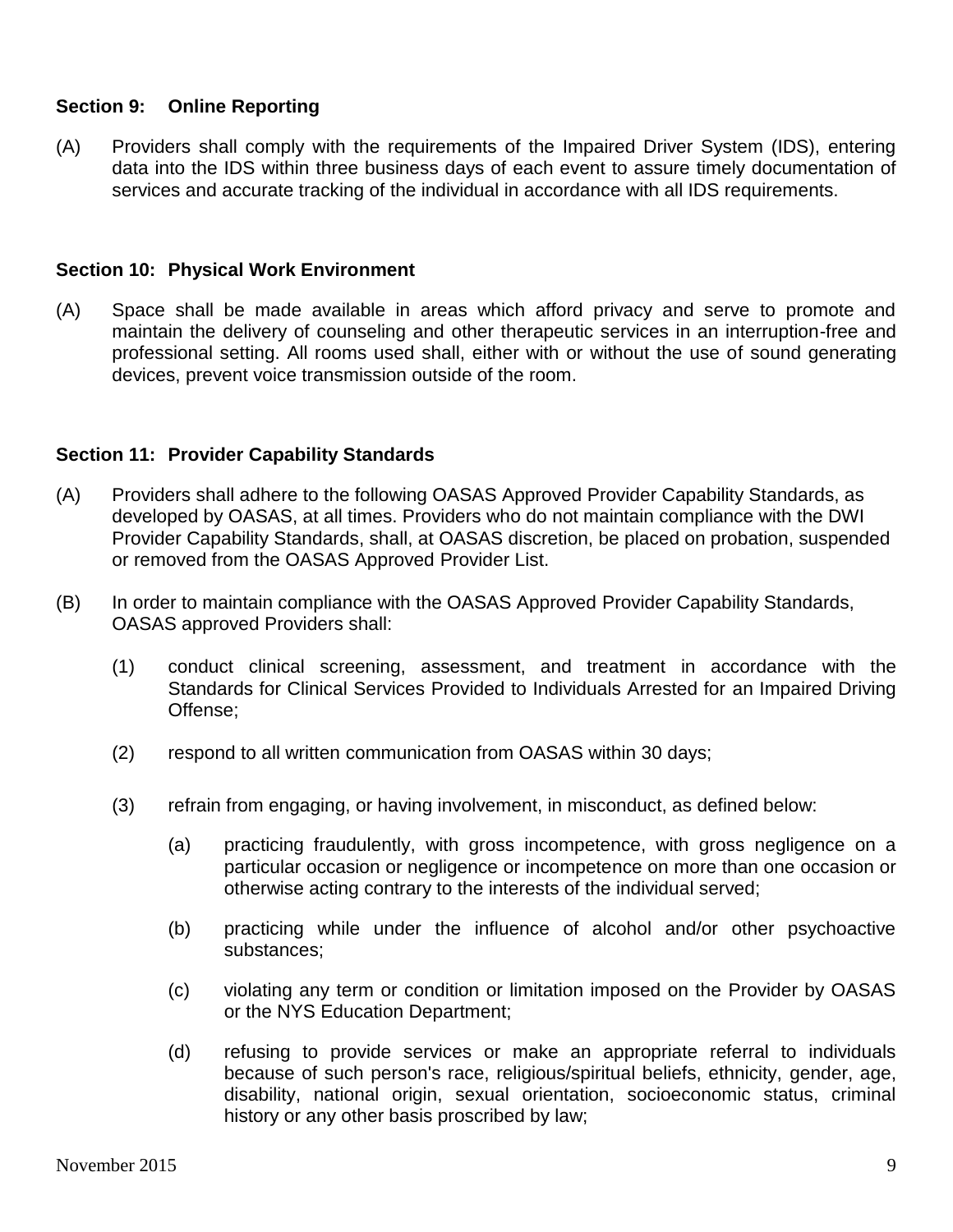- (e) being convicted of a crime that constitutes a felony or misdemeanor under New York State law, Federal law or law within the jurisdiction of the conviction, and not reporting such conviction to OASAS within 45 days of occurrence;
- (f) promoting the inappropriate sale of services, goods, or drugs in such manner as to exploit the patient for the financial gain of the provider or of a third party;
- (g) directly or indirectly offering, giving, soliciting, receiving or agreeing to receive, any fee or other consideration to or from a third-party for the referral of a client or in connection with the performance of clinical services provided to individuals arrested for an impaired driving offense;
- (h) entering into an exploitative, sexual or inappropriate relationship with clients or the significant others of clients receiving impaired driving offender clinical services.
- (4) comply with the following Ethical Guidelines:
	- (a) espouse objectivity and integrity; maintain the highest standards in the services offered; respect the values, attitudes and opinions of others; and provide services only in an appropriate professional relationship;
	- (b) refrain from discrimination in the provision of appropriate clinical services based on race, religious/spiritual beliefs, ethnicity, gender, age, disability, national origin, sexual orientation, socioeconomic status, criminal history or any other basis proscribed by law;
	- (c) uphold the legal and accepted moral codes which pertain to professional conduct;
	- (d) respect the integrity and protect the welfare of the person or group with whom they are working;
	- (e) embrace, as a primary obligation, the duty of protecting the privacy of clients, prohibiting the disclosure of confidential information without proper consent and maintaining the confidentiality of records they control;
	- (f) orient the prospective client as to the nature of services to be provided and the client/counselor relationship, identify potential contacts and obtain appropriate documentation of consents for release of information;
	- (g) treat colleagues and other professionals with respect, courtesy and fairness, and cooperate in order to serve the best interests of their clients;
	- (h) refrain from behavior that is harassing or demeaning, including but not limited to sexual harassment in the context of the client/counselor relationship;
	- (i) refrain from exploiting clients or others over whom they have a position of authority;